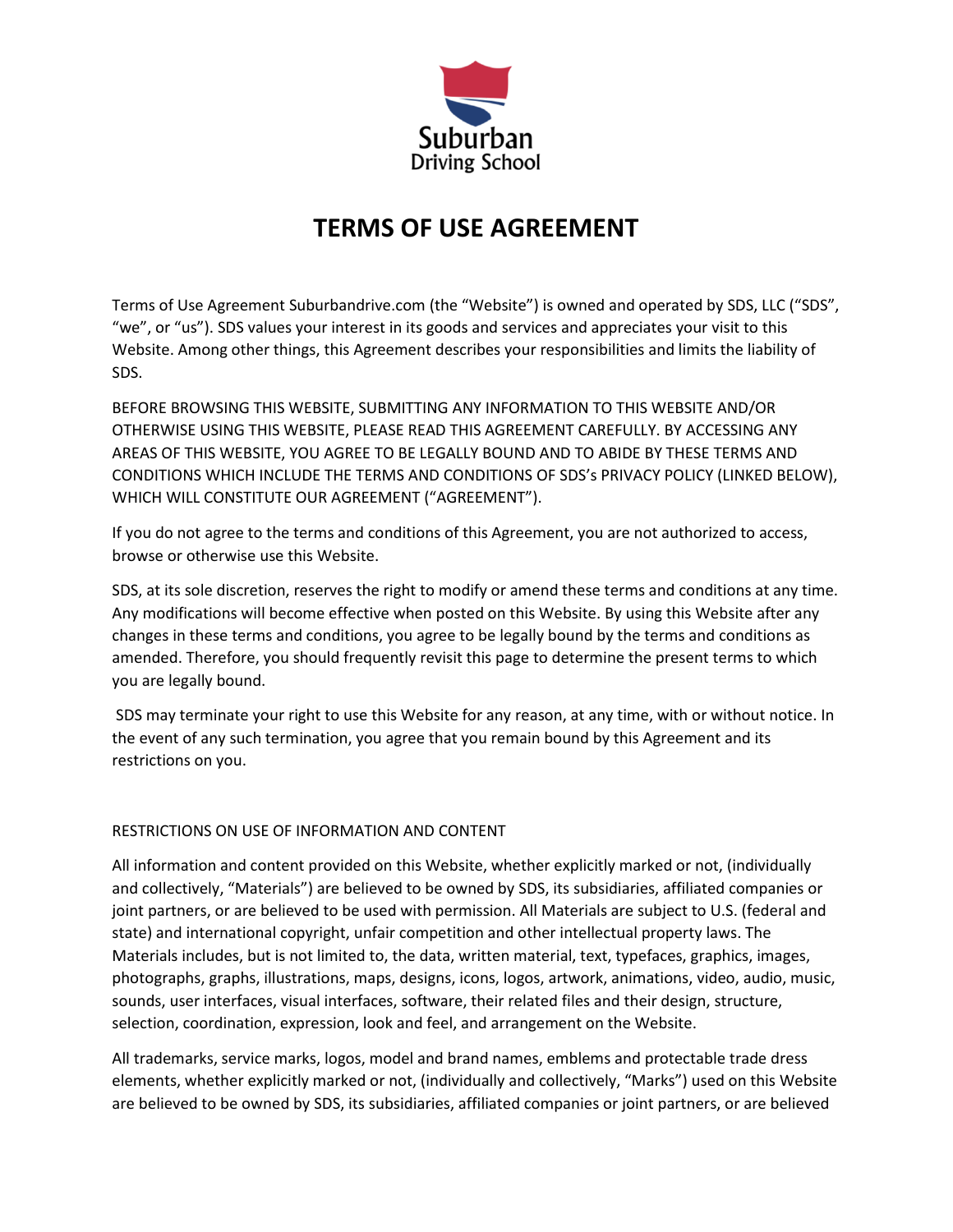

to be used with permission. All Marks are subject to U.S. (federal and state) and international trademark, unfair competition and other intellectual property laws.

You may not copy, reproduce, download, upload, post, display, broadcast, transmit, distribute, publish, republish, encode, translate or otherwise use any Materials or Marks provided on this Website in any form, by any means, in any medium, or by any information storage or retrieval system without the express written permission of SDS.

You may, however, copy, print or otherwise use the Materials or Marks provided on this Website provided that the use is for your personal, educational, internal business use, or non-commercial informational purpose only and further provided that you: (1) maintain all copyright and other intellectual property notices together and intact with any Materials or Marks; (2) do not modify or otherwise alter any Materials or Marks; and (3) do not expressly or implicitly suggest an association with any services, products, brands or affiliates through the use of any Materials or Marks. Other use of any Materials or Marks, except as specifically permitted in this Agreement or in a written instrument signed by SDS is strictly prohibited.

Except as expressly stated in this Agreement, nothing in this Agreement or on the Website gives you any license or right to any copyright, patent, trademark or other proprietary interest of SDS or any third party.

You are not permitted to create a hyperlink to any page or portion of this Website or frame any page or portion of this Website without the prior written permission of SDS.

Any use of the Materials or Marks provided on this Website that is not in accordance with the above terms and conditions shall be an unauthorized use and subject you to civil and criminal penalties as provided by applicable U.S. and international intellectual property laws.

#### YOUR USE OF THIS WEBSITE

You will not attempt to gain unauthorized access to this Website, any SDS server, or to any computer, computer systems, networks or servers that host, support or that are otherwise connected to this Website whether by hacking, password mining or by any other means.

You may not obtain or attempt to obtain any Materials or Marks or other information or content of SDS through any means not intentionally made available by SDS. You may not use robots, spiders, data mining techniques or other automated means or programs to catalog, download, access, store, monitor or distribute this Website, unless specifically permitted by SDS. You may not take any action to interfere with or disrupt the Website, test the vulnerability of the Website or any connected computer, computer system, or network, circumvent security measures or attempt to exceed the limited authorization and access granted to you under this Agreement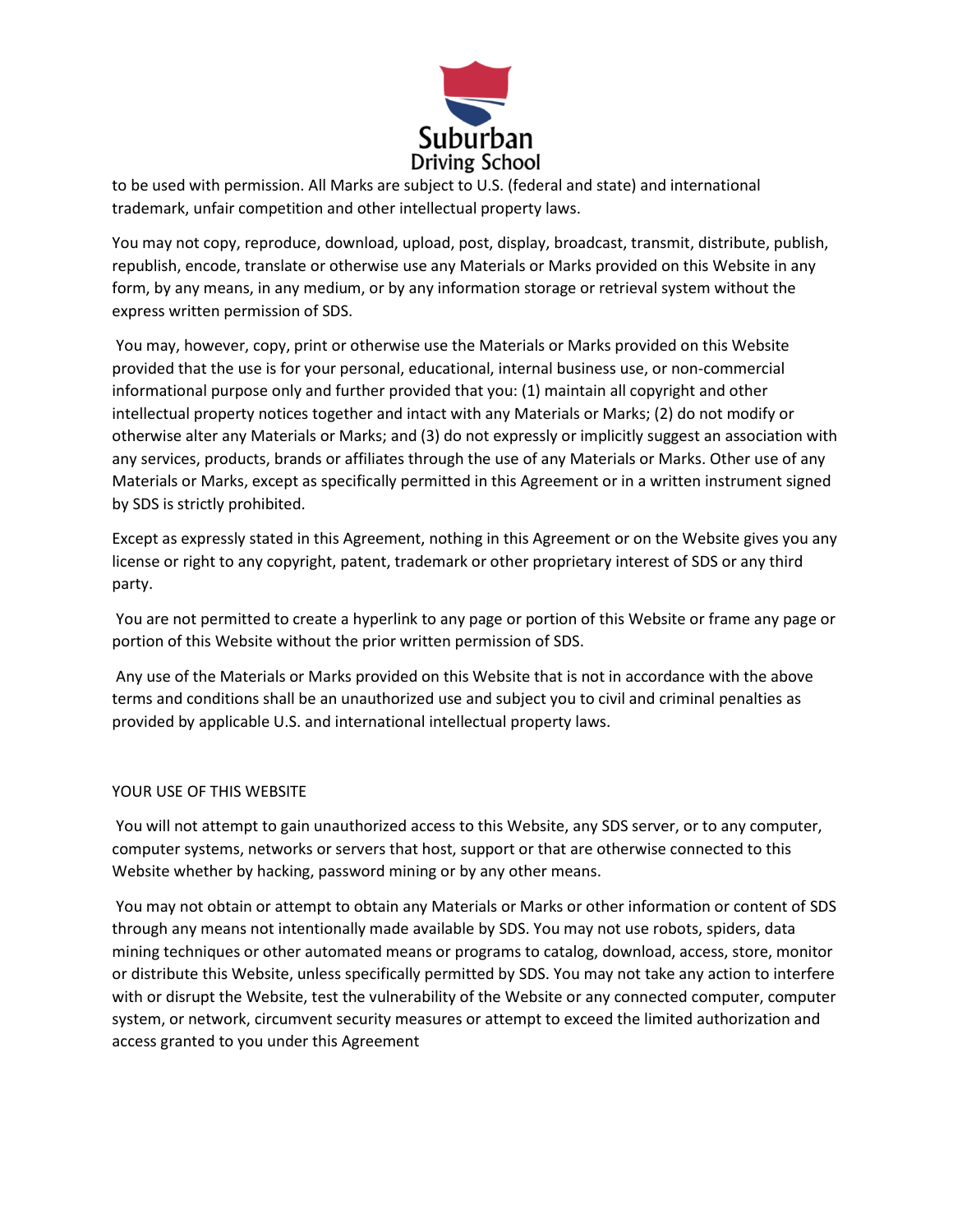

. When using the Website you agree not to pretend to be someone else or spoof their identity. You may not use the Website or any Materials or Marks for any purpose that is illegal or otherwise prohibited hereunder.

All comments, feedback, suggestions, ideas, and other material, written or not, that you disclose, submit or offer to SDS in connection with your use of this Website ("Your Comments") shall be and remain the exclusive property of SDS. You agree that SDS shall have the exclusive right to use, reproduce, create derivative works of, publicly perform, publicly display, transfer, transmit, distribute and publish Your Comments in any medium and for any lawful purpose throughout the world. You promise, state and represent that you own all intellectual property rights in Your Comments. You also agree that SDS is not under any obligation to maintain Your Comments in confidence, to pay you any compensation for Your Comments or for SDS's use of Your Comments. You further agree that SDS may use your name or any fictitious name to identify you as the author of Your Comments. You agree that you shall be solely responsible for the content of Your Comments.

## ADDITIONAL TERMS AND CONDITIONS

Additional terms and conditions may apply to purchases of goods and services offered through, advertised on, or otherwise made available through this Website or to specific portions of this Website, if any. You agree to be bound by such additional terms and conditions and acknowledge that if there is a conflict between these terms and conditions and the additional terms and conditions with respect to the purchase of goods and services or with respect to those specific portions of this Website, the additional terms and conditions shall control.

#### **DISCLAIMERS**

YOU USE THIS WEBSITE AT YOUR OWN RISK. ALL INFORMATION AND CONTENT ON THIS WEBSITE IS PROVIDED ON AN "AS IS" AND "AS AVAILABLE" BASIS WITHOUT ANY EXPRESS OR IMPLIED WARRANTY OR REPRESENTATION OF ANY KIND INCLUDING, WITHOUT LIMITATION, ANY IMPLIED WARRANTIES OF MERCHANTABILITY, FITNESS FOR A PARTICULAR PURCHASE, TITLE OR NON-INFRINGEMENT.

Without limiting the above disclaimers, SDS, its subsidiaries, affiliated companies and joint partners make no warranties or representations whatsoever: (1) concerning this Website or any other Internet website, the access to, or the availability or use of, this Website or any other Internet website; (2) concerning the Materials or Marks and any other information and content from whatever source posted on or referred to in this Website or any other Internet website or the accuracy, completeness or timeliness of such Materials, Marks or other information and content; (3) that your access to, or use of this Website or any other Internet website will be uninterrupted or free of errors or omissions, that defects will be corrected, or that this Website or any other Internet website is, or the information or content from whatever source available for use or downloading are free of computer viruses, worms, Trojan horses or other harmful components; (4) concerning any services or products listed on, or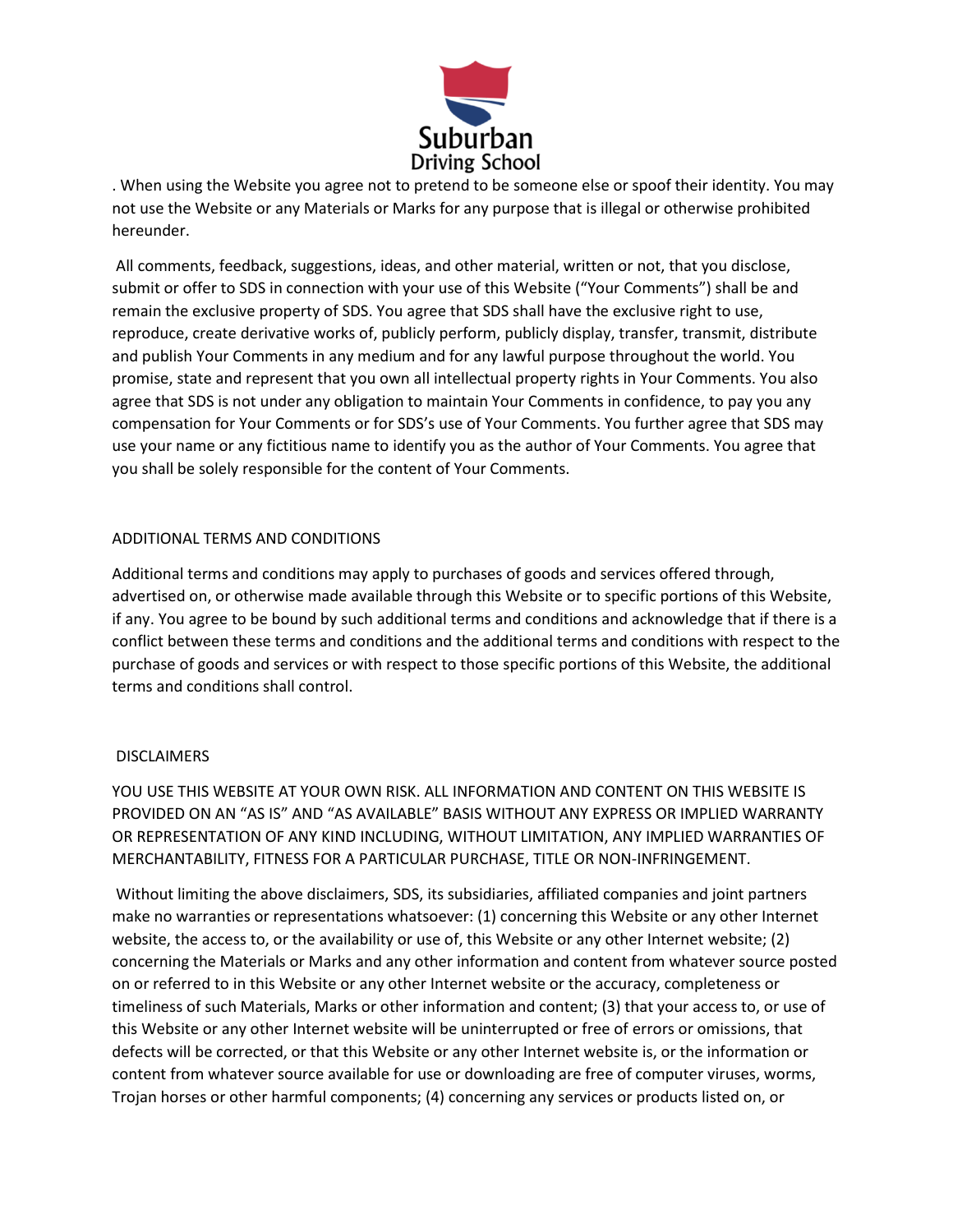

accessed through this Website or that such services or products will be available for purchase or not withdrawn at any time; and (5) regarding the accuracy, functionality, specifications or any other aspect of items from whatever source posted or accessed through this Website.

SDS has no obligation to update any Materials or Marks on this Website. Accordingly, SDS, its subsidiaries, affiliated companies and joint partners assume no responsibility regarding the accuracy of the Materials or Marks provided on the Website. Any use of the Materials or Marks provided on this website is done so at the your own risk.

This Website may use hyperlinks as a convenience to you so that reference material, company-related subjects and other pertinent material is easily accessible. SDS does not sponsor, endorse or otherwise approve of any information, content, polices or practices of such hyperlinked or referenced websites. You access, browse and use such websites at your own risk.

INDEMNITY; INJUNCTIONS You agree to defend, indemnify, save and hold harmless SDS, its subsidiaries, affiliated companies, joint partners, licensees and their respective directors, officers, employees and agents from and against all liabilities, claims, damages and expenses, including attorneys' fees as incurred, arising out of your use of this Website including any violation or alleged violation of this Agreement.

If you have violated or if you threaten to violate the terms and conditions of this Agreement, you agree that your actions and/or omissions shall be unlawful and shall constitute an unfair business practice and will cause SDS irreparable harm for which money damages would be inadequate. Therefore, in such event, SDS shall have the ability to seek and obtain injunctive and/or other equitable relief that SDS deems appropriate, in addition to any other legal or equitable remedies available.

#### LIMITATION OF LIABILITY

IN NO EVENT WILL SDS, ITS SUBSIDIARIES, AFFILIATED COMPANIES OR JOINT PARTNERS BE LIABLE TO ANY PARTY FOR ANY INJURY, DEATH, LOSS, CLAIM, ACT OF NATURE, ACCIDENT, DELAY OR ANY DIRECT, INDIRECT, SPECIAL OR OTHER CONSEQUENTIAL DAMAGES INCLUDING, WITHOUT LIMITATION, ANY LOST REVENUES, LOST PROFITS, LOSS OF PROSPECTIVE ECONOMIC ADVANTAGE, BUSINESS INTERRUPTION, LOSS OF PROGRAMS OR OTHER DATA ON YOUR HANDLING SYSTEM OR OTHERWISE, WHETHER BASED IN CONTRACT, TORT, OR OTHERWISE, WHICH ARISE OUT OF OR ARE IN ANY WAY CONNECTED WITH THE USE, MISUSE OR INABILITY TO USE THIS WEBSITE, THE MATERIALS OR MARKS THEREOF, OR ANY HYPERLINKED WEBSITE, EVEN IF SDS, ITS SUBSIDIARIES, AFFILIATED COMPANIES OR JOINT PARTNERS ARE ADVISED OF THE POSSIBILITY OF SUCH DAMAGES OR FOR ANY CLAIM BY A THIRD PARTY. YOUR SOLE AND EXCLUSIVE REMEDY IS TO DISCONTINUE USING THIS WEBSITE.